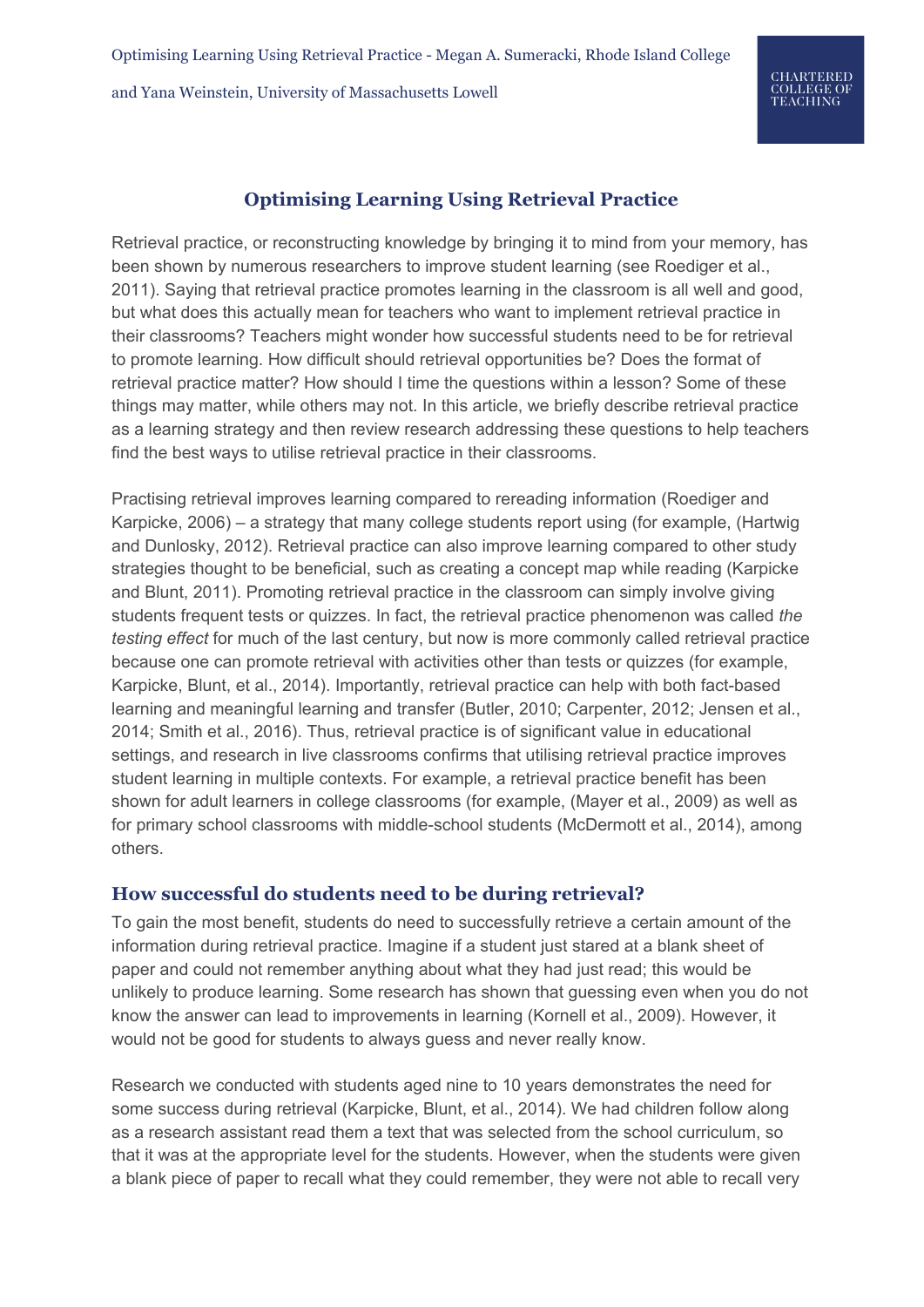much. On average, the students only wrote down 9% of the information, with some children not being able to write anything. Unsurprisingly, the children performed very poorly on an assessment test four days after this learning activity. They remembered more in the control condition, during which the research assistant repeatedly read the text to them, which is the opposite pattern to that typically found in retrieval practice experiments.

We realised that these younger students needed guides in order to retrieve the information. In another experiment, we gave the children question maps. These maps had the topic of the text in the centre, and then a few prompts around the centre to guide recall. For example, one text was about clouds and one of the prompts was '*describe cumulus clouds (shape and colour)*'. When students were first able to complete the map with the text in front of them, they were then much more successful at retrieving the information when they had to fill out the map without the text. This led to greater performance on a later assessment compared to the repeated reading control group.

However, this is not just about children and adult learners. If university students are not very successful during retrieval, they will not benefit as much either (Kang et al., 2007). Regardless of the student's age, some amount of success is necessary.

## **How difficult should the retrieval opportunities be?**

While we want students to be able to retrieve some information, we also do not want retrieval to be too easy. A teacher could lead a student to successfully reproduce the information from a text by only presenting the information one tiny chunk at a time and then asking the student to retrieve just that little chunk of information. Repeating little chunks like this will likely lead to a high amount of information being produced, but it is still unlikely to produce durable learning. Students need to think back to a prior time when they learned information to reconstruct this information (Karpicke, Lehman, et al., 2014), and some amount of difficulty is ideal during this process. The important thing is to balance retrieval difficulty and success. You do not want the retrieval to be so difficult that students fail to retrieve anything at all, but you do not want it to be so easy that they do not really have to think back and reproduce the information. Teachers will likely need to monitor difficulty and success, and adjust retrieval activities accordingly. For example, if students are very easily and quickly retrieving information and are retrieving almost everything, teachers might consider making the activity more difficult. If retrieval success is very low, such as below 50%, then providing prompts to help the students retrieve will likely be helpful. Teachers can also provide scaffolding to help their students achieve success initially, and then slowly make retrieval more difficult as the students become more comfortable with the material. Doing this has the added benefit of ensuring repeated retrieval, and continuing to retrieve information multiple times over a period of time is very beneficial to learning (Kapler et al., 2015).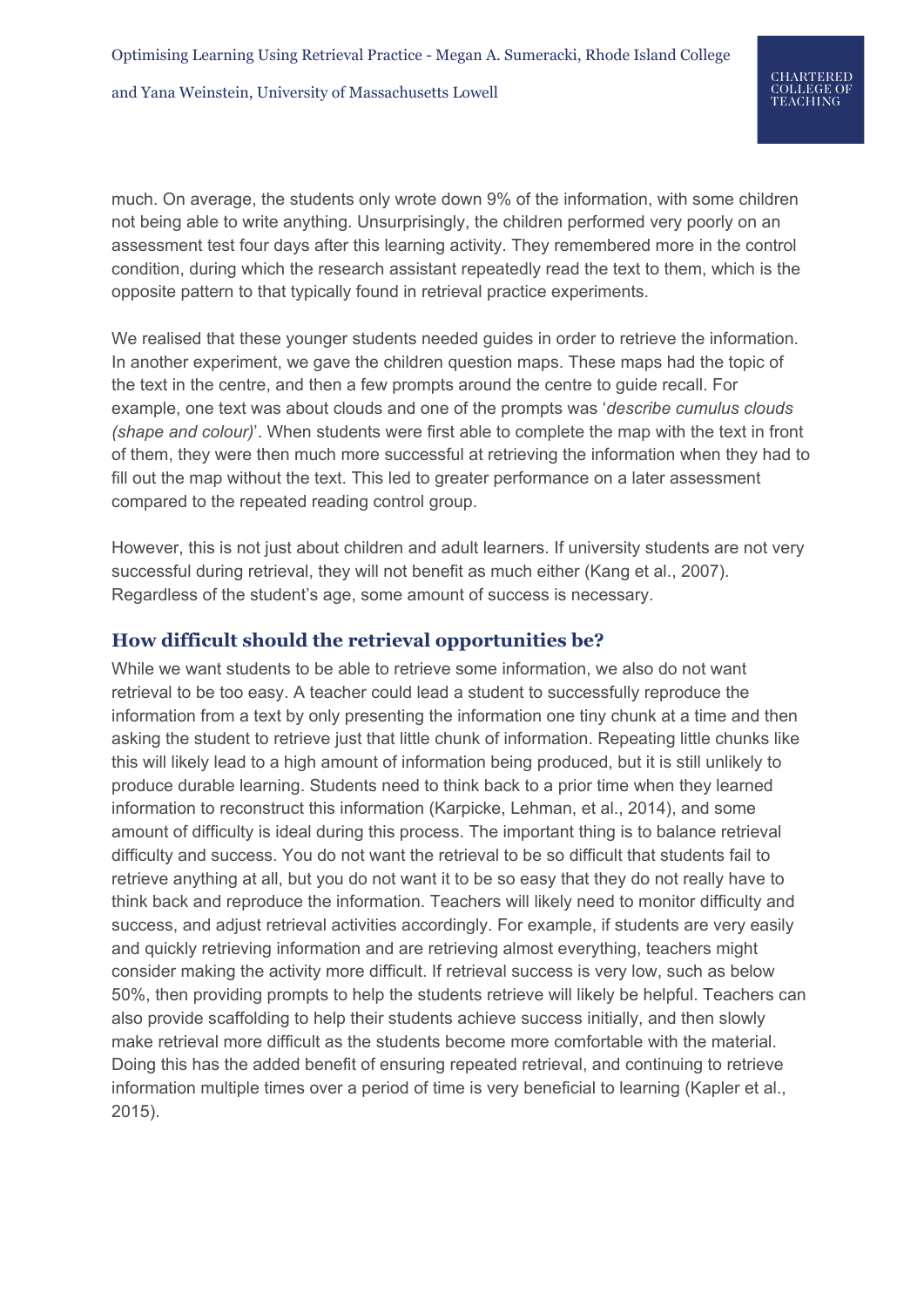# **Does the format of retrieval practice matter?**

Two of the most extensively researched retrieval-practice formats are short-answer and multiple-choice questions. This is likely to be because these two types of questions are common for tests and quizzes in educational settings. But does it matter whether multiple-choice or short-answer quizzes are used?

There are obvious practical benefits to multiple-choice questions over short-answer questions. Multiple-choice questions are easier to administer and mark. This may mean for many teachers that multiple-choice quizzes could be given more frequently, since they are less time-consuming, and subsequently may mean increased retrieval opportunities for students in the classroom. Multiple-choice questions are also more likely to yield success during retrieval practice. However, short-answer questions are more difficult to answer, and the effort involved may lead to greater learning benefits (see (Kang et al., 2007). Teachers can also create a hybrid format on the computer, where students first answer a question in a short-answer format and then advance to answer the same question posed as a multiple choice. This hybrid format combines the potential benefits of both, but does require each student to have access to a computer.

Thankfully, the exact format of the question may not much matter for learning. In a series of experiments, we (Smith and Karpicke, 2014) investigated the differences between short-answer, multiple-choice and hybrid formats. Students read a series of texts about different topics (for example, Venice) and then answered questions. The questions were either short-answer, multiple-choice or the hybrid format mentioned earlier. One group did not practise retrieval. All students were then given a sentence that contained the correct answer to each question as feedback. One week later, the students returned and took a short-answer test to assess learning. The results showed that, across all of the experiments, all of the retrieval practice formats increased learning compared to not practising retrieval. On the other hand, there were only negligible differences in later performance between different retrieval practice formats. More detail on this study and the results can be found [here](http://www.learningscientists.org/blog/2016/3/18-1).

Similarly, other researchers have found little to no difference between short-answer and multiple-choice quiz formats when feedback is given (for example, (McDermott et al., 2014). Short-answer questions are more difficult, but multiple-choice questions lead to more success, and feedback is not always enough to make up for the success differences between these two. When multiple-choice questions are created to require students to actually think back about the answer rather than just relying on which answer looks familiar to them (see Little et al., 2012), multiple-choice questions can be just as effective at producing learning as short-answer questions.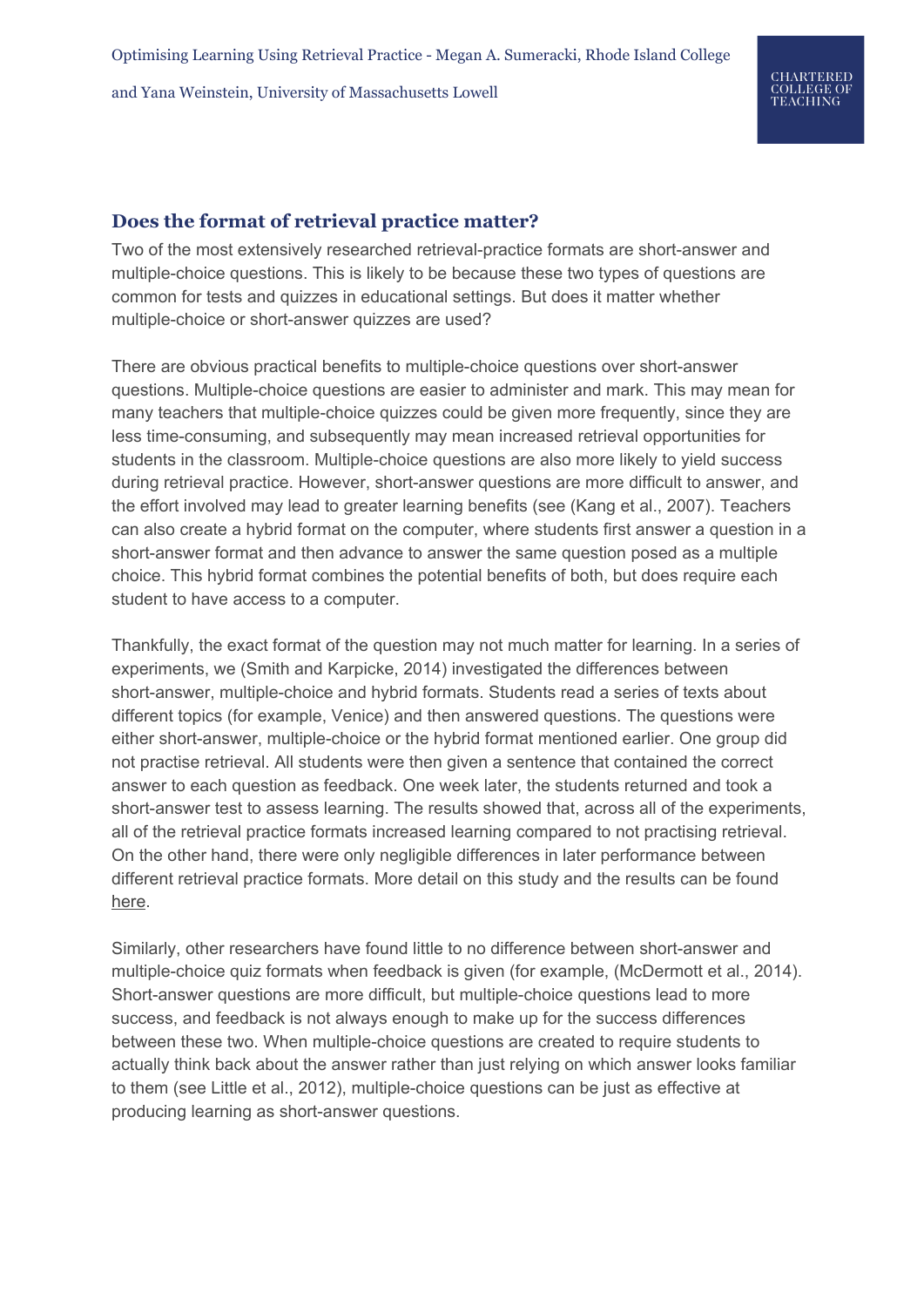### **How should I time the questions within a lesson?**

Most of the research on implementing quizzing in the classroom with positive results has focused on quizzes that are given after the lecture (for example, (Lyle and Crawford, 2011). However, one might rightfully wonder whether it is best to give these end-of-class quizzes, or might it be more effective to intersperse quizzes throughout a class? Recent research suggests that interspersing quiz questions throughout learning can reduce the interference that happens when we are trying to learn a lot of similar pieces of information in a row, such as long lists of words (Szpunar et al., 2008; Weinstein et al., 2014) or many face-name pairs (Weinstein et al., 2011). This research has also been applied to more educationally relevant information, such as video lectures (Szpunar et al., 2013). The results suggest that interspersing quiz questions throughout learning can help with learning information presented later on in the class in comparison to not quizzing, because the quiz questions help relieve some of the interference that typically builds up during a longer learning session. However, these studies did not test retrieval after a delay; they simply demonstrated that *immediate* recall on the information presented later during learning was better after previous information was quizzed than when previous information was not quizzed. Looking at long-term learning, in a set of three studies in the lab, online and in the classroom, we (Weinstein et al., 2016) did not find any differences between conditions when students were either quizzed throughout class or at the end of class. Importantly, students who were not quizzed at all did more poorly on the long-term learning tests. So, the take-home message is that it doesn't much matter where you put quiz questions, as long as you do give students retrieval practice opportunities in as many classes as possible.

#### **So, how do we use retrieval practice in the classroom?**

Research has demonstrated time and again that reconstructing knowledge by bringing information to mind improves meaningful learning – but how can teachers best leverage retrieval in the classroom? Some variables are important to consider, while others do not largely affect learning benefits from retrieval. Teachers need to ensure that students can be reasonably successful when practising retrieval, without making the task so easy that students no longer need to think back and bring the information to mind from memory. However, the format of retrieval and the timing of the questions within a lecture do not much matter. The important thing is to promote frequent retrieval practice in their classrooms.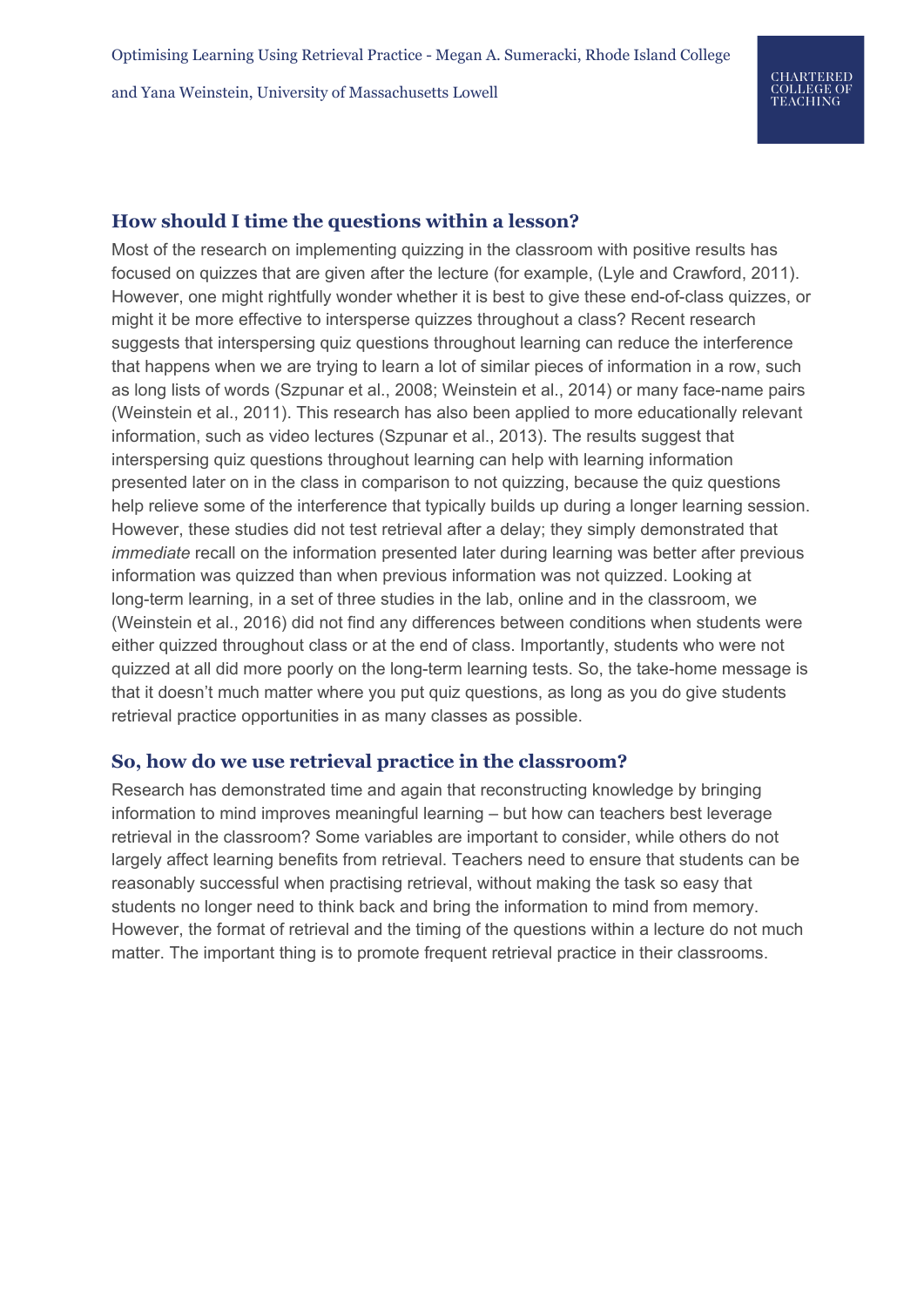# **References**

- Butler A (2010) Repeated testing produces superior transfer of learning relative to repeated studying. *Journal of Experimental Psychology: Learning, Memory, and Cognition* 36: 1118–1133.
- Carpenter S (2012) Testing enhances the transfer of learning. *Current Directions in Psychological Science* 21: 279–83.
- Hartwig M and Dunlosky J (2012) Study strategies of college students: Are self-testing and scheduling related to achievement? . *Psychonomic Bulletin & Review* 19: 126–134.
- Jensen J, McDaniel M, Woodard S, et al. (2014) Teaching to the test… or testing to teach: Exams requiring higher order thinking skills encourage greater conceptual understanding. *Educational Psychology Review* 26: 307–329.
- Kang S, McDermott K and Roediger H (2007) Test format and corrective feedback modulate the effect of testing on memory retention. *The European Journal of Cognitive Psychology* 19: 528–558.
- Kapler I, Weston T and Wiseheart M (2015) Spacing in a simulated undergraduate classroom: Long-term benefits for factual and higher-level learning. *Learning and Instruction* 36: 38–45.
- Karpicke J and Blunt J (2011) Retrieval practice produces more learning than elaborative studying with concept mapping. *Science* 331: 772–775.
- Karpicke J, Lehman M and Aue W (2014) Retrieval-based learning: An episodic context account. In: Ross B (ed.) *Psychology of Learning and Motivation*. San Diego, CA: Elsevier Academic Press, pp. 237–284.
- Karpicke J, Blunt J, Smith M, et al. (2014) Retrieval-based learning: The need for guided retrieval in elementary school children. *Journal of Applied Research in Memory and Cognition* 3: 198–206.
- Kornell N, Hays J and Bjork R (2009) Unsuccessful retrieval attempts enhance subsequent learning. *Journal of Experimental Psychology: Learning, Memory, and Cognition* 35: 989–998.
- Little J, Bjork E and Angello G (2012) Multiple-choice tests exonerated, at least of some charges: Fostering test-induced learning and avoiding test-induced forgetting. *Psychological Science* 23: 1337–1344.
- Lyle K and Crawford N (2011) Retrieving essential material at the end of lectures improves performance on statistics exams. *Teaching of Psychology* 38(2): 94–97.
- Mayer R, Stull A, DeLeeuw K, et al. (2009) Clickers in college classrooms: Fostering learning with questioning methods in large lecture classes. *Contemporary Educational Psychology* 34: 51–57.
- McDermott K, Agarwal P, D'Antonio L, et al. (2014) Both multiple-choice and short-answer quizzes enhance later exam performance in middle and high school classes. *Journal of Experimental Psychology: Applied* 20: 3–21.
- Roediger H and Karpicke J (2006) Test-enhanced learning: Taking memory tests improves long-term retention. *Psychological Science* 17: 249–255.